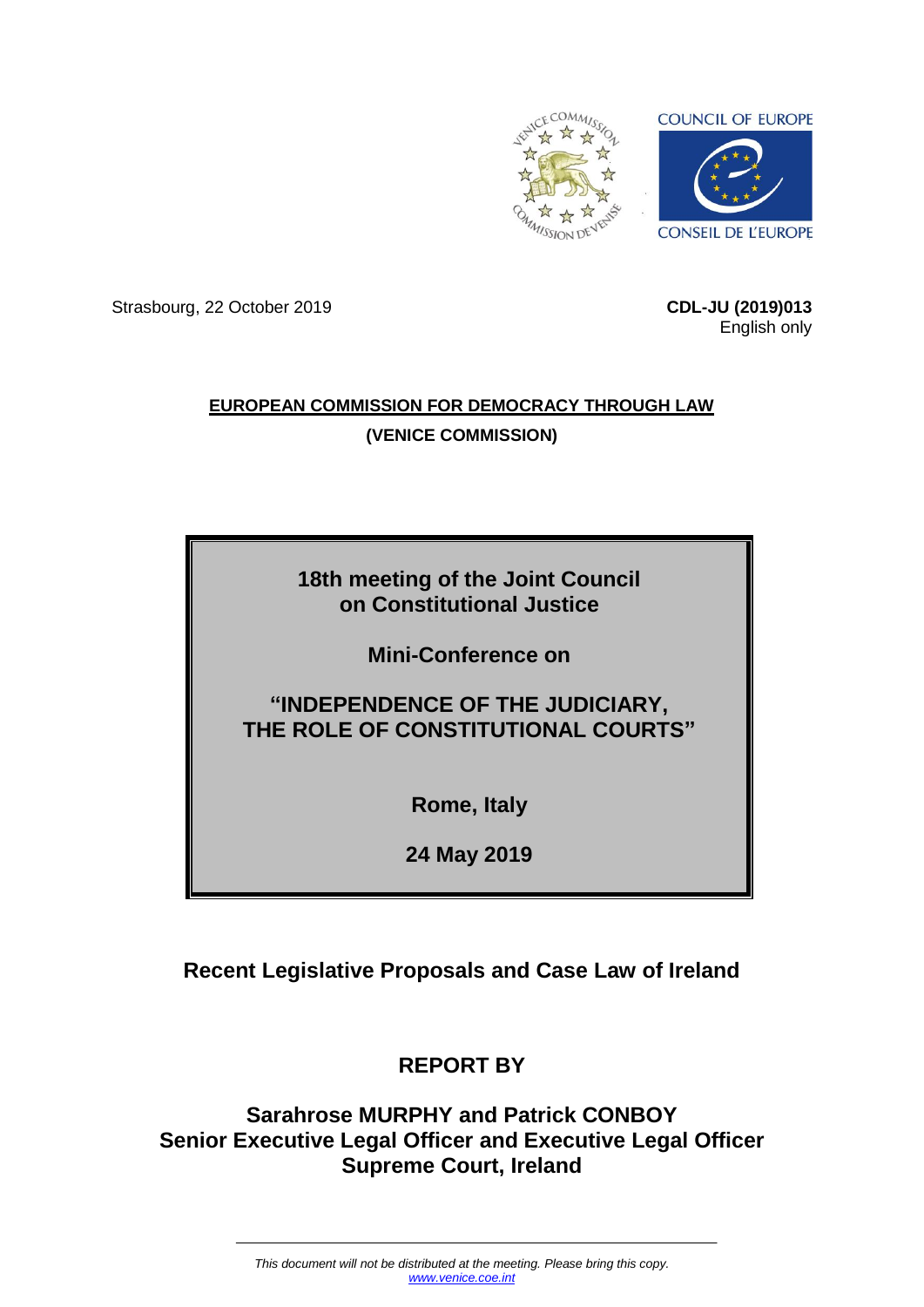## **Introduction**

The independence of the judiciary is a prerequisite to the rule of law and a core value for the foundation of public confidence in the administration of justice. As the Venice Commission stated in Part I of its Report on the Independence of the Judicial System:

"[T]he independence of the judiciary is not an end in itself. It is not a personal privilege of the judges but justified by the need to enable judges to fulfil their role of guardians of the rights and freedoms of the people."<sup>1</sup>

The principle encompasses two aspects. The first requires judges be independent from the parties in a case and the subject matter of a dispute. The second is a manifestation of the separation of powers, which requires the judiciary as a collective to be independent and free from any pressures from other organs of government.

Judicial independence in Ireland is guaranteed by Article 35.2 of the Constitution of Ireland which provides that judges are to be:

"independent in the exercise of their judicial functions and subject only to this Constitution and the law."

Following appointment to judicial office, all judges make a declaration as required by Article 34.6.1 of the Constitution that they will execute their judicial functions "without fear or favour, affection or ill-will", which illustrates the impartiality with which judges must adjudicate.

As commentators have noted:

"The rule of law is that characteristic of a civilised society that is created by the application of the law to every individual in an equal manner. The rule of law is therefore a pillar of civilised society and an independent judiciary ensures the rule of law."<sup>2</sup>

To borrow another masonry term, it can be said that the judicial arm of government acts as the key stone that ensures that the rule of law is upheld. The Irish Courts have on numerous occasions referred to the separation of powers as being a fundamental principle of the Constitution. The Supreme Court in *Attorney General v. Hamilton (No. 1)*

"The doctrine of the separation of powers under the Constitution has been identified by this Court as being both fundamental and far-reaching, and has been set out in various decisions of this Court in very considerable detail."<sup>3</sup>

Ireland tends to rank highly in international projects which measure the independence of the judiciary. For example, in the 2019 EU Justice Scoreboard, Ireland scored fifth highest among the EU member states in the category of 'perceived independence of courts and judges among members of the public', behind Denmark, Finland, Austria and Sweden. The World Economic Forum's 2018 *Global Competiveness Report* ranks Ireland 12<sup>th</sup> out of 140 countries.

Time does not permit a discussion of the Irish position in respect of all areas which are relevant to judicial independence. However, proposed legislation which is currently before the Oireachtas (Irish parliament) which would affect the processes relating to judicial appointments, judicial conduct, discipline and ethics are of particular interest and I will first briefly outline those

<u>.</u>

<sup>&</sup>lt;sup>1</sup> Council of Europe European Commission for Democracy through Law Report on the Independence of the Judicial System Part I: The Independence of Judges (March 2010) at 3. 2

John O'Toole and Sean Dooney, Irish Government Today (3<sup>rd</sup> edn, Dublin) Gill & MacMillan, p. 200

<sup>&</sup>lt;sup>3</sup> [1993] I.L.R.M. 81 at 96.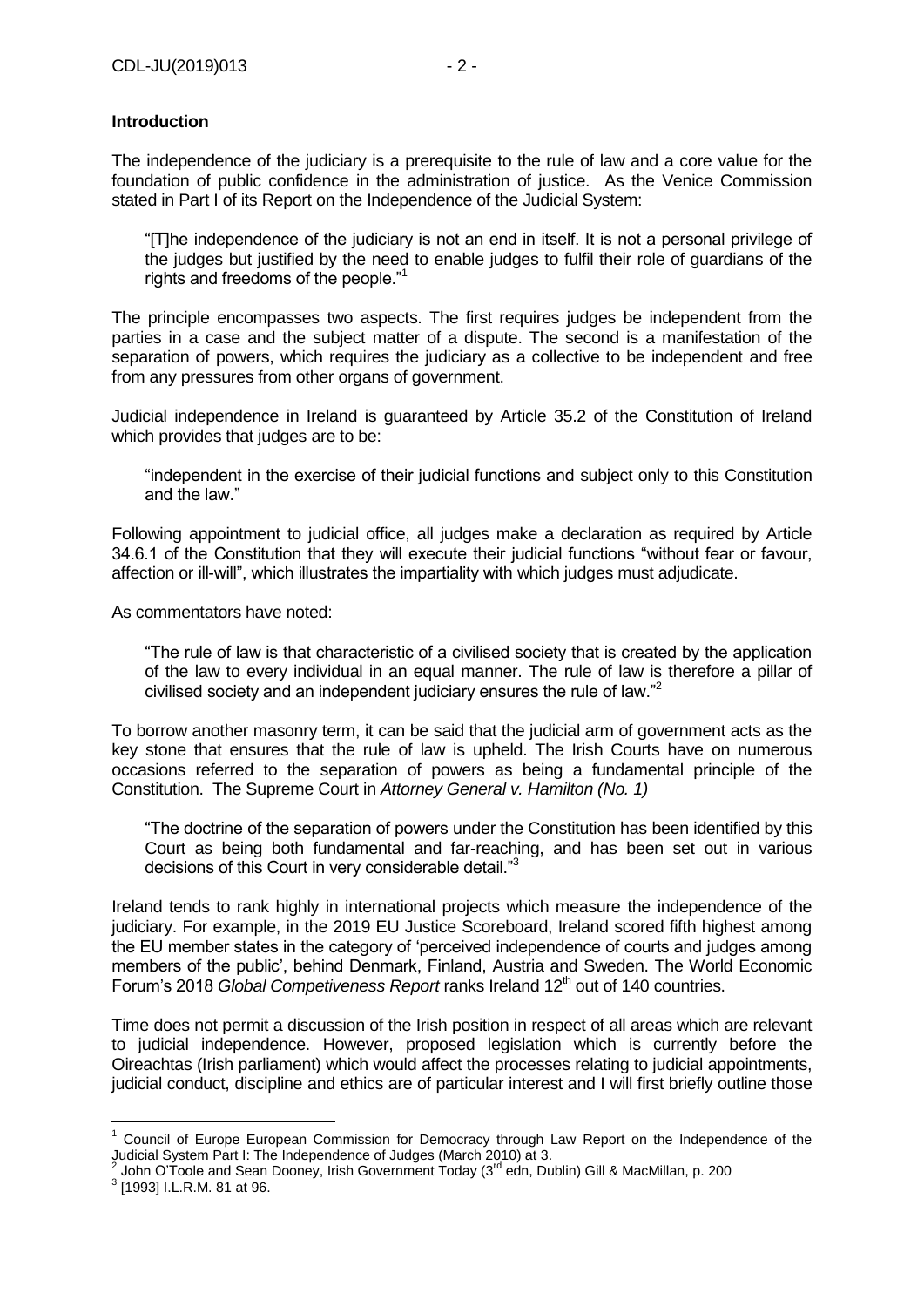developments. Sarahrose will then provide an overview of a case which is currently before the Irish courts, *Minister for Justice and Equality v Celmer* (reported as *LM* by the Court of Justice of the European Union), in which a person, sought by Poland on foot of three European Arrest Warrants (EAW) for the purposes of conducting a criminal investigation in relation to drug trafficking, objected to his surrender primarily on the ground that legislative changes affecting the independence of the judiciary undermined the possibility of him having a fair trial.

#### **1. Judicial appointments**

#### **The current framework**

Pursuant to the Irish Constitution, judges are appointed by the President on the advice of the Government (the Executive arm of the State). $4$  The sole discretion of the Executive in the process has given rise to a view that the system is overly politicised, although reports and studies have indicated that there is no evidence that judges have displayed favouritism to the parties which appointed them.<sup>5</sup>

In a recent High Court case, *Beades v. Ireland*, the Court found that the mere fact that a judge is appointed to judicial office on the nomination and advice of government does not mean that such a judge is not independent.<sup>6</sup>

The Courts and Court Officers Act 1995, as amended, sets out the eligibility criteria for persons seeking appointment to judicial office. To be eligible, a candidate must be a member of the legal profession, either a solicitor or a barrister who has practised for a minimum or ten or twelve years, depending on the court on which the vacancy arises. In practice, successful candidates will have practised for considerably longer.

In 1994, on foot of a political controversy concerning the appointment of the then Attorney General (the legal adviser to the Government and chief law officer of the State) as President of the High Court, an appointment which ultimately brought down the then Government, the Judicial Appointments Advisory Board was established.

The purpose of the Judicial Appointments Board is to identify persons and inform the Government of the suitability of those persons for appointment to judicial office. Section 16(6) of the Courts and Court Officers Act 1995 states that:

"In advising the President in relation to the appointment of a person to judicial office the Government shall firstly consider those persons whose names have been recommended to the Minister pursuant to this section."

In effect the Board acts as a clearing-house ensuring that candidates satisfy the eligibility criteria and once satisfied the Board will forward the eligible applications received to the Government for its consideration.

The Board is comprised of the Presidents of the five court jurisdictions in Ireland, the Attorney General, a representative each of the barrister and solicitor professions and three nominees of the Minister for Justice and Equality. In practice, the Board meet as and when a judicial vacancy arises. Such vacancies are advertised in the national press and on the Board's website.<sup>7</sup> The legislation stipulates that the names of seven candidates per vacancy are to be

1

 $4$  See Articles 13.9, 34.1 and 35.1 of the Constitution of Ireland.

<sup>5</sup> All-Party Oireachtas Committee on the Constitution, *Fourth Progress Report – The Courts and the Judiciary*, p. 7; Bartholomew, *Irish Judiciary*, 1971 6

*Beades v. Ireland* [2016] I.E.H.C. 302 at para. 62

 $7$  www.jaab.ie.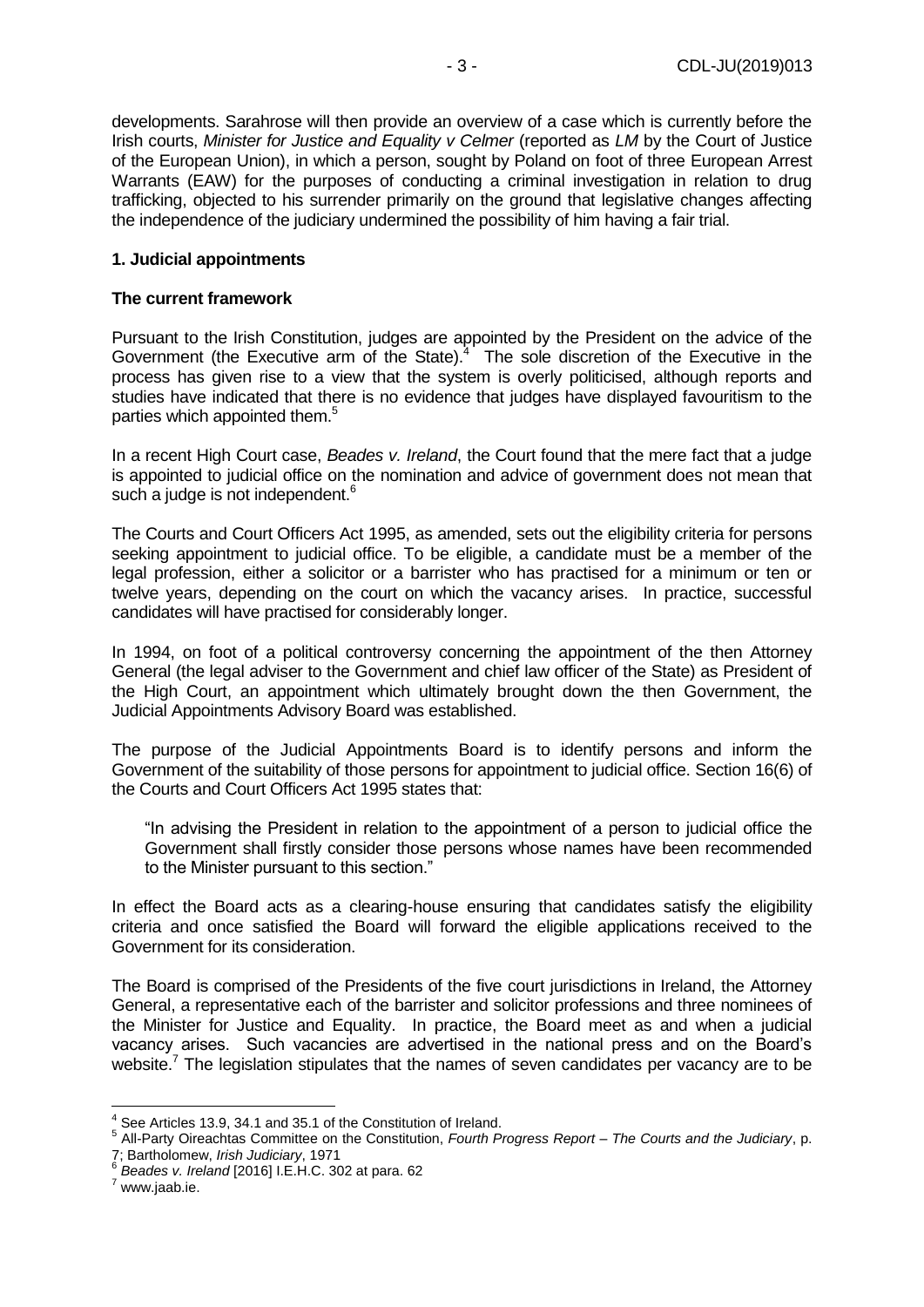forwarded to the Government for consideration. There is no provision for the Board to rank candidates. In practice all applications received are forwarded to the Government. As the Government enjoys an exclusive constitutional discretion in such nominations, it is open to the Government to nominate a practising lawyer outside of the Board process. The Judicial Appointments Advisory Board process does not apply to the promotion of existing judges.

#### **Review of the appointment process**

In December 2013, the Government announced a public consultation process on examining the system of judicial appointments in Ireland. Submissions were invited in respect of issues such as the appointments process itself, the eligibility criteria, diversity and equality in judicial appointments. The Judiciary established an ad-hoc Judicial Appointments Review Committee (hereinafter, the 'Committee') of judges which made a detailed preliminary submission in January 2014. The Committee observed that:

"the relative success of the administration of justice in Ireland has been achieved in spite of, rather than because of the appointment system. The system of judicial appointment in Ireland is by now demonstrably deficient, fails to meet international standards of best practice, and must be reformed if in more challenging times it is to achieve the objective of securing the selection of the very best candidates for appointment to the Irish judiciary and thus contributing to the administration of justice in a manner which will sustain and enhance public confidence."<sup>8</sup>

The Committee advocated for the establishment of a high level body to carry out research, receive submissions and, within a fixed timescale, develop comprehensive detailed proposals in a structured, principled and transparent way to make a radical improvement in the judicial appointments process.<sup>9</sup> The Committee recommended that the key to the reform of the appointments process rests in the reform of the Judicial Appointments Advisory Board. Among other recommendations, it indicated that: the number of candidates for a single judicial post submitted by the Judicial Appointments Board for Governmental decision should be reduced to three; the Board should be empowered to rank candidates and to designate any particular candidate as "outstanding"; should be specifically empowered to inform the Government when it considers that there are either no, or no sufficient candidates of sufficient quality; and that the Board requires adequate financial resources to enable it to carry out its functions.

## **Current legislative proposals**

The review recommended by the Judicial Appointments Review Committee has not taken place, but the system of the appointment of judges is the subject of a Bill that is currently progressing through the Irish Parliament. The proposed legislation has attracted considerable controversy and has been the subject of intensive scrutiny in the Senate. At the core of the legislative proposal is the establishment on statutory footing of a Judicial Appointments Commission.

I wish to provide a brief background to the circumstances which gave rise to the current legislative proposal. A General Election was held in Ireland in February 2019 and the outcome of that election gave rise to no one political party achieving a basis on which to form a Government. The eventual result was that the party in office was able to form a minority Government with the support of a number of independent members of Parliament, with the abstention of the second largest political party.

1

<sup>&</sup>lt;sup>8</sup> Judicial Appointments Review Committee, Preliminary Submission to the Department of Justice and Equality's Public Consultation on the Judicial Appointments Process (2014), p. 9.<br>9 ibid

*ibid.*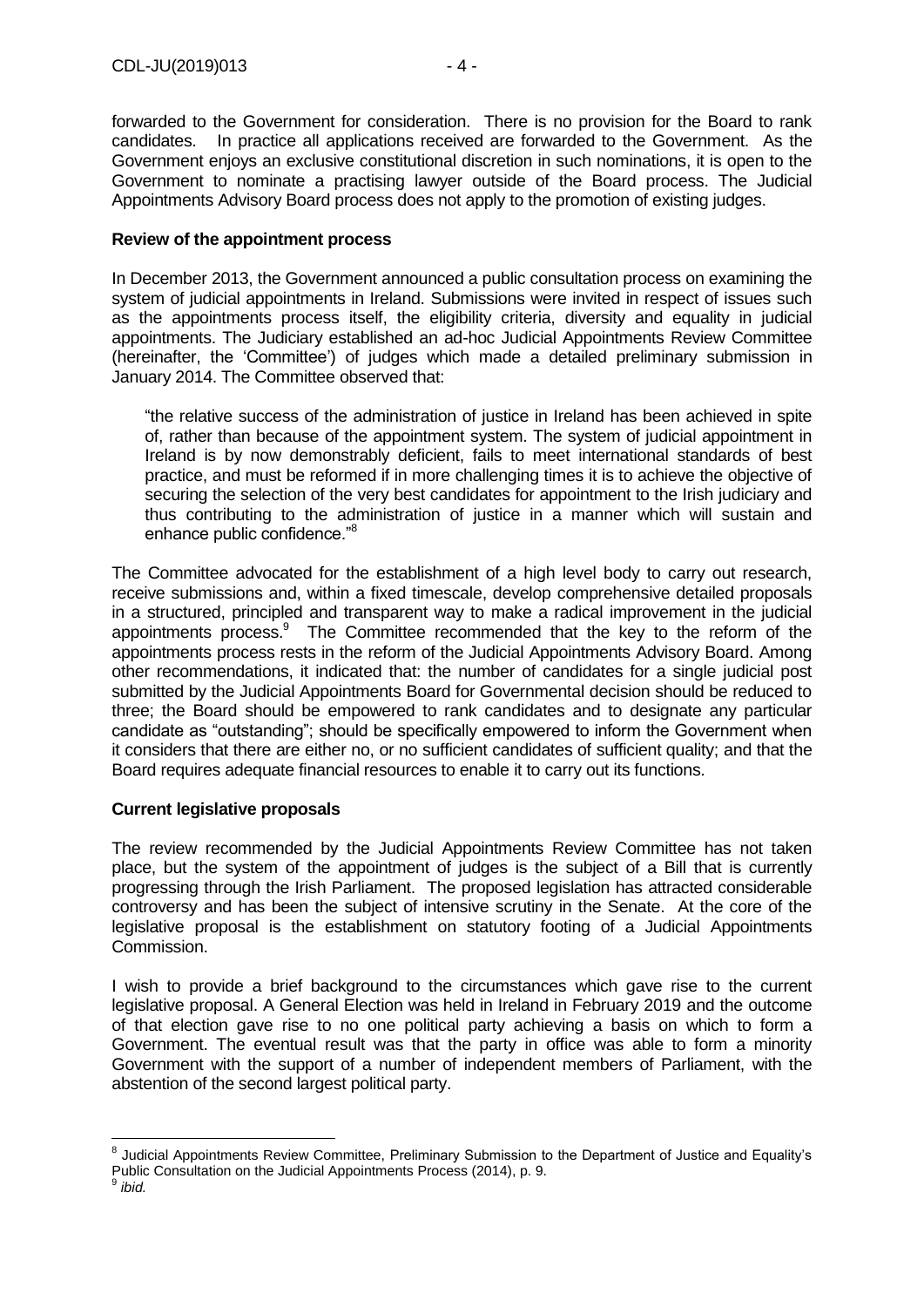It was a requirement of one of those independent members of Parliament that a commitment be contained in the Programme for Government that legislation be enacted to replace the Judicial Appointments Advisory Board with a new Judicial Appointments Commission. In addition, a commitment was given to reforming the judicial appointments process to ensure that it is "transparent, fair and credible."<sup>10</sup> In fulfilling that commitment, in 2017, the Judicial Appointments Commission Bill was published. That Bill, if enacted, would replace the current Judicial Appointments Advisory Board with a Judicial Appointments Commission which would comprise of 13 members: the Presidents of the five Courts,<sup>11</sup> the Attorney General, a practising barrister and a practising solicitor nominated by their respective representative bodies; a lay person who is a member of the Irish Human Rights and Equality Commission, 6 lay members appointed by the Minister of Justice and Equality and a lay chairperson (in contract to the current Board, which is chaired by the Chief Justice). Thus, there would be a lay majority.

#### **Commentary on the Judicial Appointments Commission Bill**

The Bill has attracted considerable attention at both a national and European level. It has been considered by Council of Europe's Group of States against Corruption (GRECO). In respect of judicial appointments, GRECO had recommended in its Evaluation Report on Ireland 2014 that:

"the current system for selection, recruitment, promotion and transfers of judges be reviewed with a view to target the appointments to the most qualified and suitable candidates in a transparent way, without improper influence from the executive/political powers."<sup>12</sup>

In its Interim Compliance Report on Ireland, GRECO questions whether the proposed composition of the Commission under the Judicial Appointments Commission Bill is in line with European standards which, in situations where final judicial appointments are taken by the executive, calls for an independent authority drawn in substantial part from the judiciary to be authorised to make recommendations or opinions prior to such appointments.<sup>13</sup> In concluding, GRECO stated that its recommendation concerning judicial appointments remains not implemented.

Also commenting on the Judicial Appointments Commission Bill, the European Commission recently stated that:

"The envisaged composition of a new body for proposing judicial appointments raises concerns regarding the level of participation of the judiciary. The proposed composition of the Judicial Appointments Commission…, would not be in line with European standards (Council of Europe, 2010) and with the recommendation of the Council of Europe's Group of States against Corruption (Group of States against Corruption, 2018) which require that an independent and competent authority drawn in substantial part from the judiciary be authorised to make recommendations or express opinions which the relevant appointing authority follows in practice."<sup>14</sup>

 $10$ <sup>10</sup> Department of the Taoiseach, Programme for Partnership Government (2016) [www.merrionstreet.ie/MerrionStreet/en/ImageLibrary/Programme\\_for\\_Partnership\\_Government.pdf](http://www.merrionstreet.ie/MerrionStreet/en/ImageLibrary/Programme_for_Partnership_Government.pdf)

Namely the Supreme Court, the Court of Appeal, the High Court, the Circuit Court and the District Court.

<sup>12</sup> Group of States Against Corruption (GRECO), Fourth Evaluation Round Report – Ireland, (2014) p. 46

<sup>&</sup>lt;sup>13</sup> See Recommendation CM/Rec (2010) 12 adopted by the Committee of Ministers of the Council of Europe on 17 November 2002, para. 47

<sup>&</sup>lt;sup>14</sup> European Commission Brussels, (27<sup>th</sup> February, 2019) SWD(2019) 1006 final Commission Staff Working Document Country Report Ireland 2019 [https://ec.europa.eu/info/sites/info/files/file\\_import/2019](https://ec.europa.eu/info/sites/info/files/file_import/2019-europeansemester-country-report-ireland_en.pdf) [europeansemester-country-report-ireland\\_en.pdf.](https://ec.europa.eu/info/sites/info/files/file_import/2019-europeansemester-country-report-ireland_en.pdf), p. 57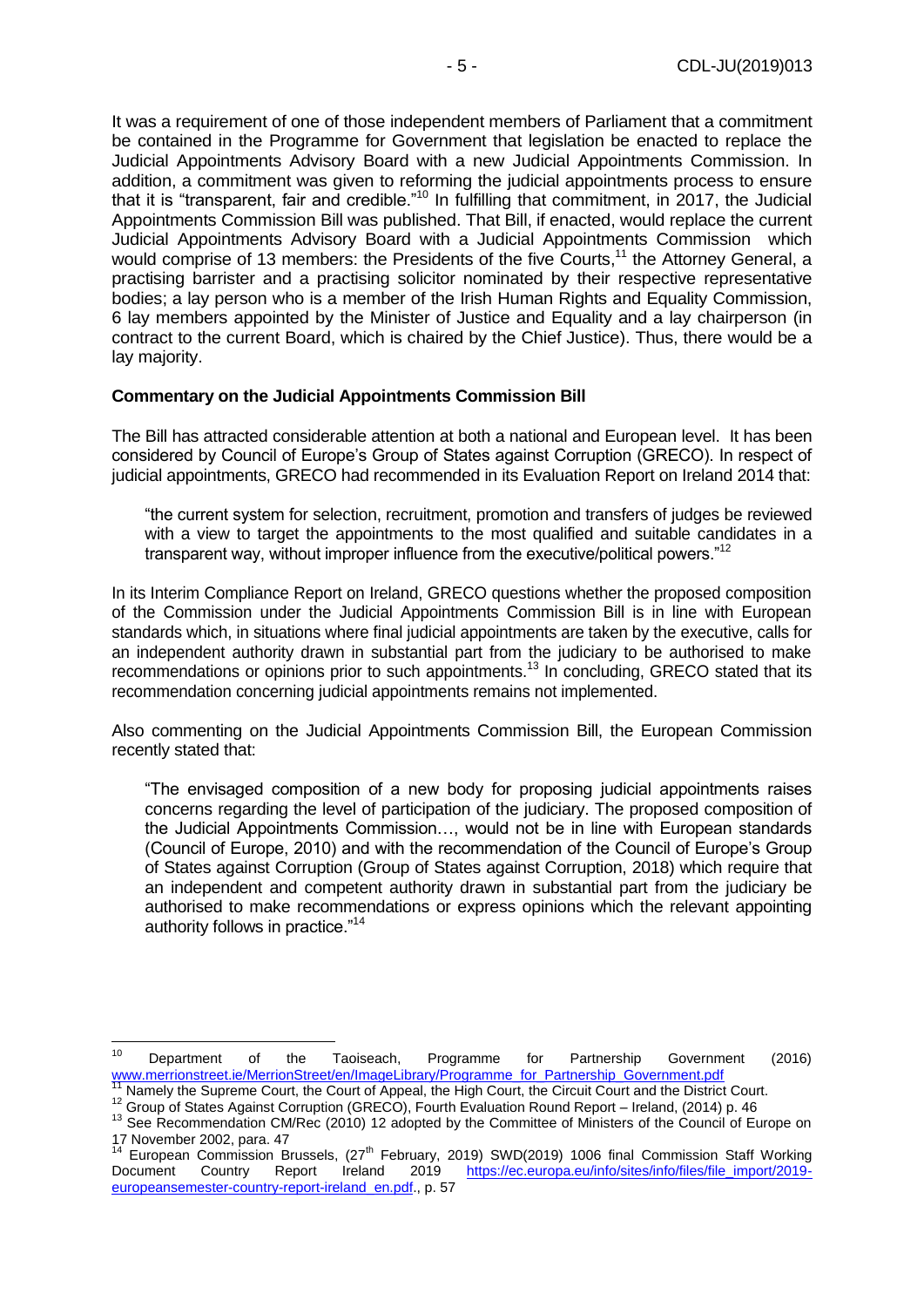Notwithstanding the introduction of a revised mechanism as envisaged in the Judicial Appointments Bill, i.e. a Judicial Appointments Commission, any legislative proposal cannot usurp the constitutionally enshrined power conferred on the Executive pursuant to the Constitution to nominate individuals for judicial office. Any attempt to do so would be unconstitutional inasmuch as it would entrench on the role of the Executive.<sup>15</sup>

## **2. Conduct, Discipline and Ethics**

Article 35.2 of the Constitution of Ireland provides that:

"All judges shall be independent in the exercise of their judicial functions and subject only to this Constitution and the law."

Whilst Judges are not answerable to the Executive, or indeed the Parliament, as an independent organ of state the judiciary must be held accountable to the People. However, under Article 35.4.1° of the Constitution a judge of any of the Superior Courts – that is a judge of either the Supreme Court, the Court of Appeal or the High Court – shall not be removed from office except for stated misbehaviour or incapacity, and then only upon resolutions passed by both Houses of Parliament. By law, the same mechanism applies to judges of the lower courts – the Circuit Court and the District Court.

No judge, since the foundation of the State, has been removed from office under this mechanism. There have been only two occasions where, faced with the commencement or threat of impeachment process, two judges have decided to resign voluntarily.

In relation to the manner in which Judges comport themselves more generally, Ireland is somewhat unique in that there is no formal mechanism in place for litigants or members of public to make complaints in relation to judges, either in respect of their judicial functions or their conduct outside of the court room.

As with judicial appointments, there have been calls for the establishment of a complaints mechanism applicable to the Judiciary. Ireland is somewhat out of step with other countries which share a similar legal system, background and tradition in not having a system to deal with judicial conduct which falls short of stated misbehaviour or incapacity.<sup>16</sup> As far back as 2000, a Committee on Judicial Conduct and Ethics, under the chairmanship of the then Chief Justice, Ronan Keane, recommended that a judicial council representing all members of the judiciary be established to deal with judicial conduct and ethics, judicial studies and the working conditions of judges. This body would be similar to the Judicial Commission in New South Wales and would share many common features with Judicial Councils in other countries. The Committee made detailed proposals as to how instances of judicial misconduct should be dealt with.

Draft legislation in the form of the Judicial Council Bill 2017 is currently before the Irish Parliament which, if enacted, would result in the establishment of an independent Judicial Council which would promote and maintain excellence and high standards of conduct by judges.<sup>17</sup> The Judiciary has largely been very much in favour of the establishment of such a body. The Council would also provide a means of investigating allegations of judicial misconduct. In this context, the Bill proposes the establishment of a Judicial Conduct Committee. In addition, , it would facilitate the ongoing support and education of judges through a Judicial Studies Committee and through the establishment of Judicial Support Committees.

<u>.</u>

<sup>15</sup> Hogan, Kenny, Whyte and Walsh, Kelly: The Irish Constitution, (2018, Dublin) [6.4.17]; *Attorney General v. Hamilton (No. 1)* [1992] 2 I.R. 250

<sup>16</sup> Seanad Debates, 22 November 2017, Judicial Council, second stage debate, Minister Charles Flanagan.

<sup>17</sup> Explanatory Memorandum, Judicial Council Bill 2017 (Bill No. 70 of 2017)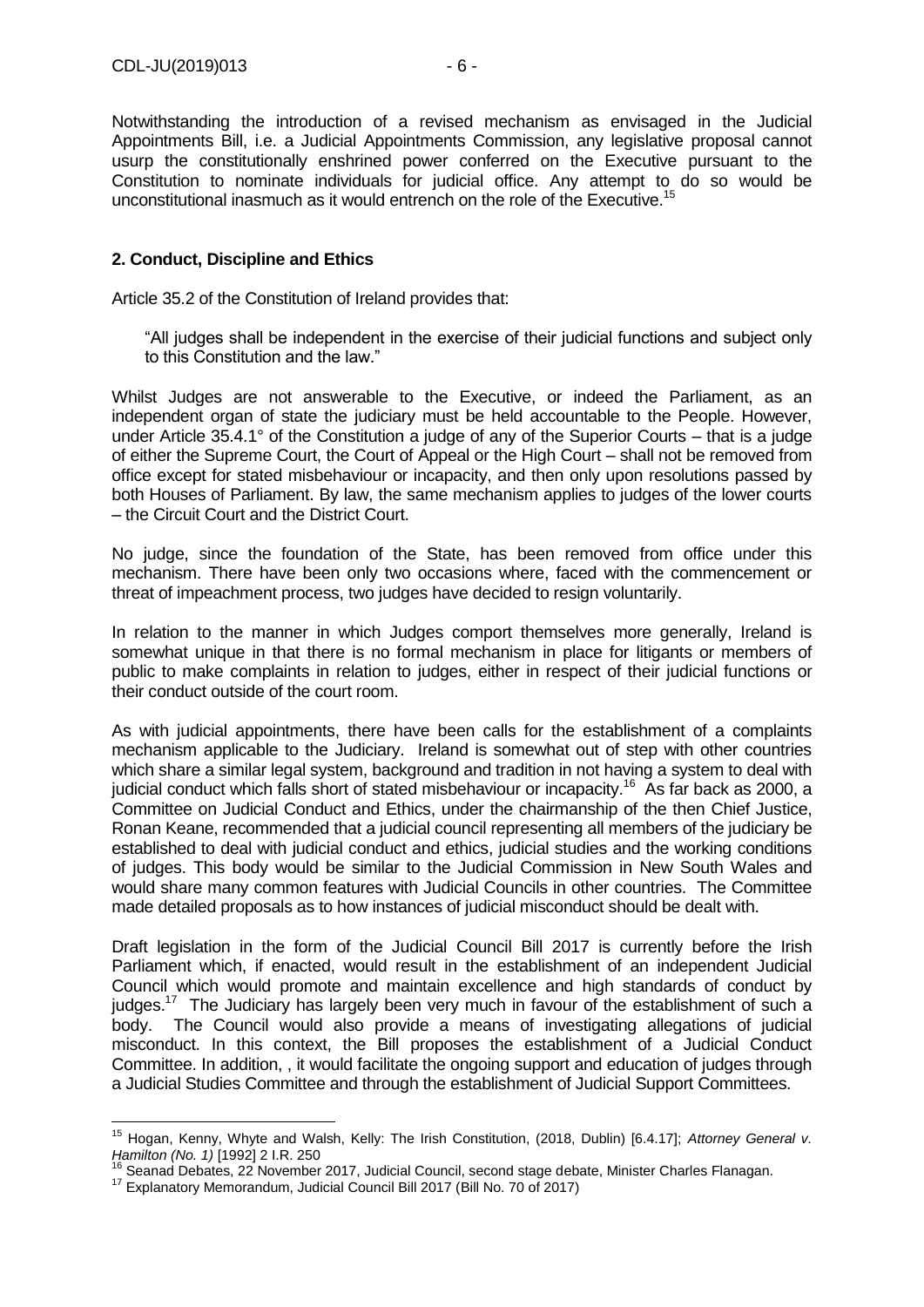In respect of judicial ethics, as previously stated, upon entering into judicial office, each Judge is required to make and subscribe, in the presence of the Chief Justice, a solemn and sincere promise and declaration that they will uphold the Constitution and the laws to the best of their knowledge and power, without fear or favour, affection or ill-will towards any man.<sup>18</sup> The jurisprudence that has emerged in relation to judicial conduct and ethics originates in the main from judicial recusal and the objective or perceived bias that may manifest itself in relation to a judge hearing a particular case. Recent decisions of the Supreme Court have sought to clarify and provide guidance on the test to be applied to determining whether a judges' continued involvement in hearing a particular matter may give rise to an actual or perceived bias.<sup>19</sup>

#### *Minister for Justice and Equality v. Celmer/LM*

It is widely accepted that the principle of judicial independence is under serious threat in a number of European countries. Given the globalised legal space in which national courts now operate and, in particular, the many instruments of cooperation used by courts in dealing with courts in other jurisdictions, it is perhaps unsurprising that national courts in one jurisdiction should find themselves adjudicating cases involving legal issues hinging on the independence of the Judiciary in another jurisdiction. This was at issue in the case of *Minister for Justice and Equality v Celmer<sup>20</sup>* (or *LM*<sup>21</sup> as it is referred to by the Court of Justice), which came before the Irish High Court in 2018.

#### **Proceedings in the High Court of Ireland**

In *Celmer*, the surrender of the respondent was sought by Poland on foot of three European Arrest Warrants (EAW) for the purposes of conducting a criminal investigation in relation to drug trafficking. The respondent objected to his surrender primarily on the ground that legislative changes to the judiciary, the courts and to the Public Prosecutor undermined the possibility of him having a fair trial.

Section 37 of the European Arrest Warrant Act 2003, which gives effect to the Council (EC) Framework Decision of 13<sup>th</sup> June 2002 on the European Arrest Warrant and the surrender procedure between EU Member States prohibits surrender where it would be incompatible with the State's obligations under the European Convention on Human Rights (ECHR). The respondent argued that, if surrendered, the recent and proposed legislative changes in Poland created a risk of a flagrant denial of justice so that his rights, including his right to a fair trial pursuant to Article 6 of the ECHR would be violated. He argued that these changes fundamentally undermined the basis of mutual trust between the issuing and executing judicial authorities such that the operation of the EAW system was called into question.

The Minister for Justice and Equality ('MJE') submitted that the surrender should not be prohibited as the respondent did not demonstrate a specific risk to him.

The test for determining whether surrender is prohibited on Article 6 ECHR grounds is well settled in Irish jurisprudence. The individual involved must be exposed to a real risk of a flagrant denial of justice. In *Minister for Justice, Equality and Law Reform v. Brennan<sup>22</sup>* the Supreme Court held that it would take egregious circumstances, "such as a clearly established and fundamental defect in the system of justice of a requesting state", for surrender under the Act of 2003 to be refused on the basis of a breach of Article 6 ECHR rights.

<u>.</u>

<sup>18</sup> Article 6.1° of the Constitution

<sup>19</sup> In this regard the decisions of the Supreme Court in *Bula Ltd v Tara Mines Ltd (No. 6)* [2000] 4 I.R. 412 ; *Goode Concrete v. CRH Plc & Ors.* [2015] 2 I.L.R.M. 289; O'Driscoll v. Hurley and the Health Service Executive  $[2016]$  IESC 32 are instructive.

<sup>&</sup>lt;sup>0</sup> [2018] IEHC 119; [2018] IEHC 154; [2018] IEHC 153; [2018] IEHC 484.

<sup>21</sup> Case C-216/18 PPU.

<sup>22</sup> [2007] IESC 24.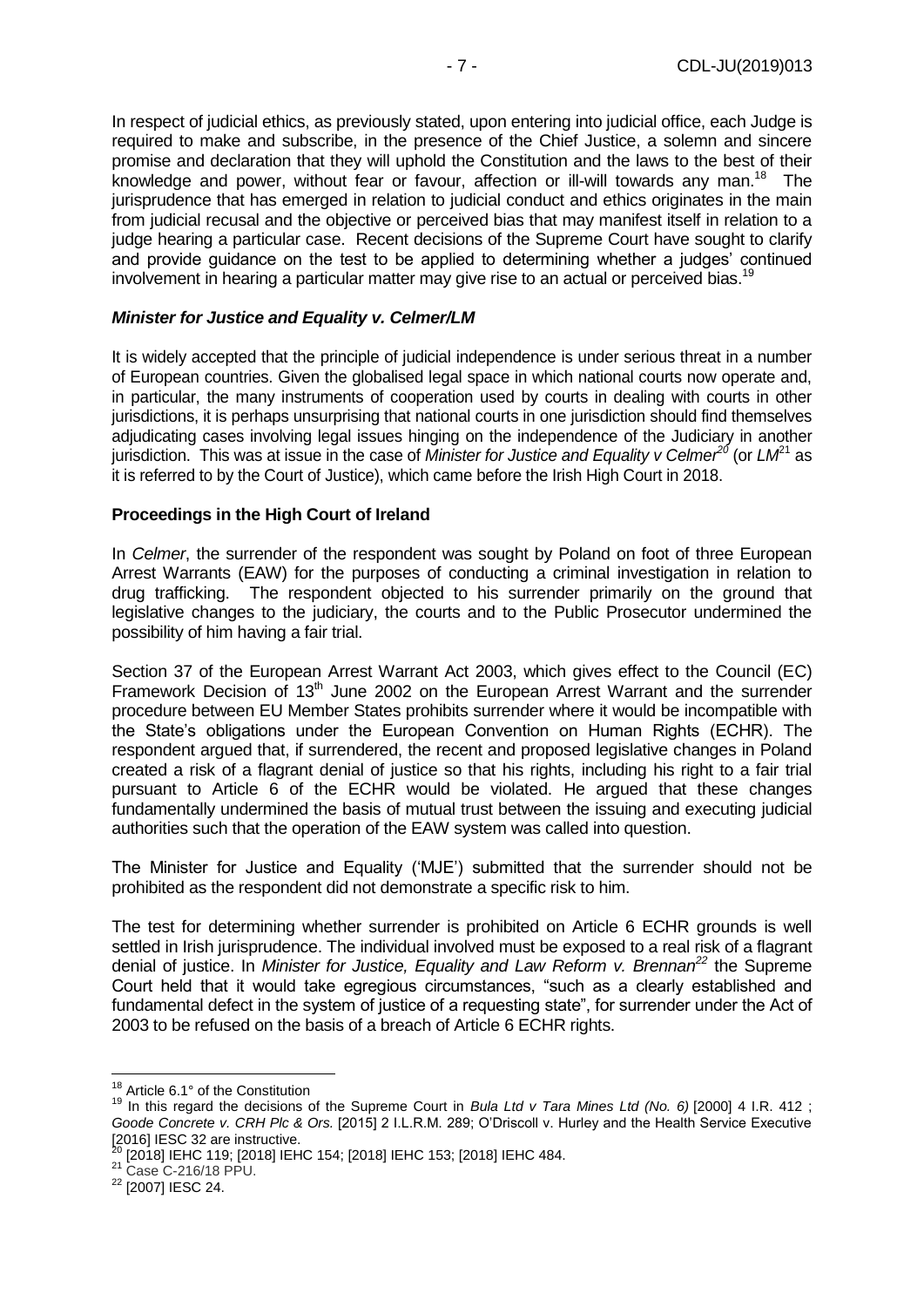In *Celmer*, the High Court considered a number of documents relied on by Mr. Celmer. These included the European Commission document of the 20<sup>th</sup> December 2017 entitled "Reasoned Proposal in accordance with Article  $7(1)$  of the Treaty on European Union<sup>23</sup> which initiated the procedure under Article 7 TEU suggesting that the European Council find a clear risk of serious breach of the rule of law in Poland, and several Opinions of the Venice Commission on the situation in Poland.<sup>24</sup> Having found that these documents carried significant evidential weight, the High Court found that:

"The Reasoned Proposal of the European Commission is, by any measure, a shocking indictment of the status of the rule of law in a European country in the second decade of the 21st Century. It sets out in stark terms what appears to be the deliberate, calculated and provocative legislative dismantling by Poland of the independence of the judiciary, a key component of the rule of law."<sup>25</sup>

In *Aranyosi and Cãldãraru<sup>26</sup>*, the Court of Justice found, in the context of prohibiting surrender on Article 3 ECHR grounds, that if a finding of general or systemic deficiencies in the protections in the issuing state is made by the executing judicial authority, it is then necessary that the executing judicial authority makes a further assessment, specific and precise, of whether there are substantial grounds to believe that the individual concerned will be exposed to that risk. In *Celmer*, the High Court found it necessary to make a request to the Court of Justice for a preliminary ruling on the following question:

- a) Notwithstanding the conclusions of the Court of Justice in Aranyosi and Cãldãraru, where a national court determines there is cogent evidence that conditions in the issuing Member State are incompatible with the fundamental right to a fair trial because the system of justice itself in the issuing Member State is no longer operating under the rule of law, is it necessary for the executing judicial authority to make any further assessment, specific and precise, as to the exposure of the individual concerned to the risk of unfair trial where his trial will take place within a system no longer operating within the rule of law?
- b) If the test to be applied requires a specific assessment of the requested person's real risk of a flagrant denial of justice and where the national court has concluded that there is a systemic breach of the rule of law, is the national court as executing judicial authority obliged to revert to the issuing judicial authority for any further necessary information that could enable the national court discount the existence of the risk to an unfair trial and if so, what guarantees as to fair trial would be required?"

## **Decision of the Court of Justice**

The Grand Chamber of the Court of Justice delivered judgment on the 25th July 2018. The Court of Justice reiterated its finding in *Aranyosi* that limitations may be placed on the principles of mutual recognition and mutual trust between Member States in exceptional circumstances. The CJEU held that:

"… the existence of a real risk that the person in respect of whom a European arrest warrant has been issued will, if surrendered to the issuing judicial authority, suffer a breach of his fundamental right to an independent tribunal and, therefore, of the essence of his fundamental right to a fair trial, a right guaranteed by the second paragraph of Article 47 of

*Minister for Justice and Equality v. Celmer (No. 1)* [2018] IEHC 119, para. 123

1

 $^{23}$  A procedure allows the EU to act in case of a serious breach of rule of law in a Member State.  $24$  See 904/2017 adopted by the Venice Commission on  $7<sup>th</sup>$  December 2017 <sup>24</sup> See 904/2017 adopted by the Venice Commission on  $7^{\text{th}}$  December 20<br>[\(www.venice.coe.int/webforms/documents/default.aspx?pdffile=CDL-AD\(2017\)031-e\)](http://www.venice.coe.int/webforms/documents/default.aspx?pdffile=CDL-AD(2017)031-e)) accessed 20<sup>th</sup> May 2019

 $^{26}$  (2016) C-404/15.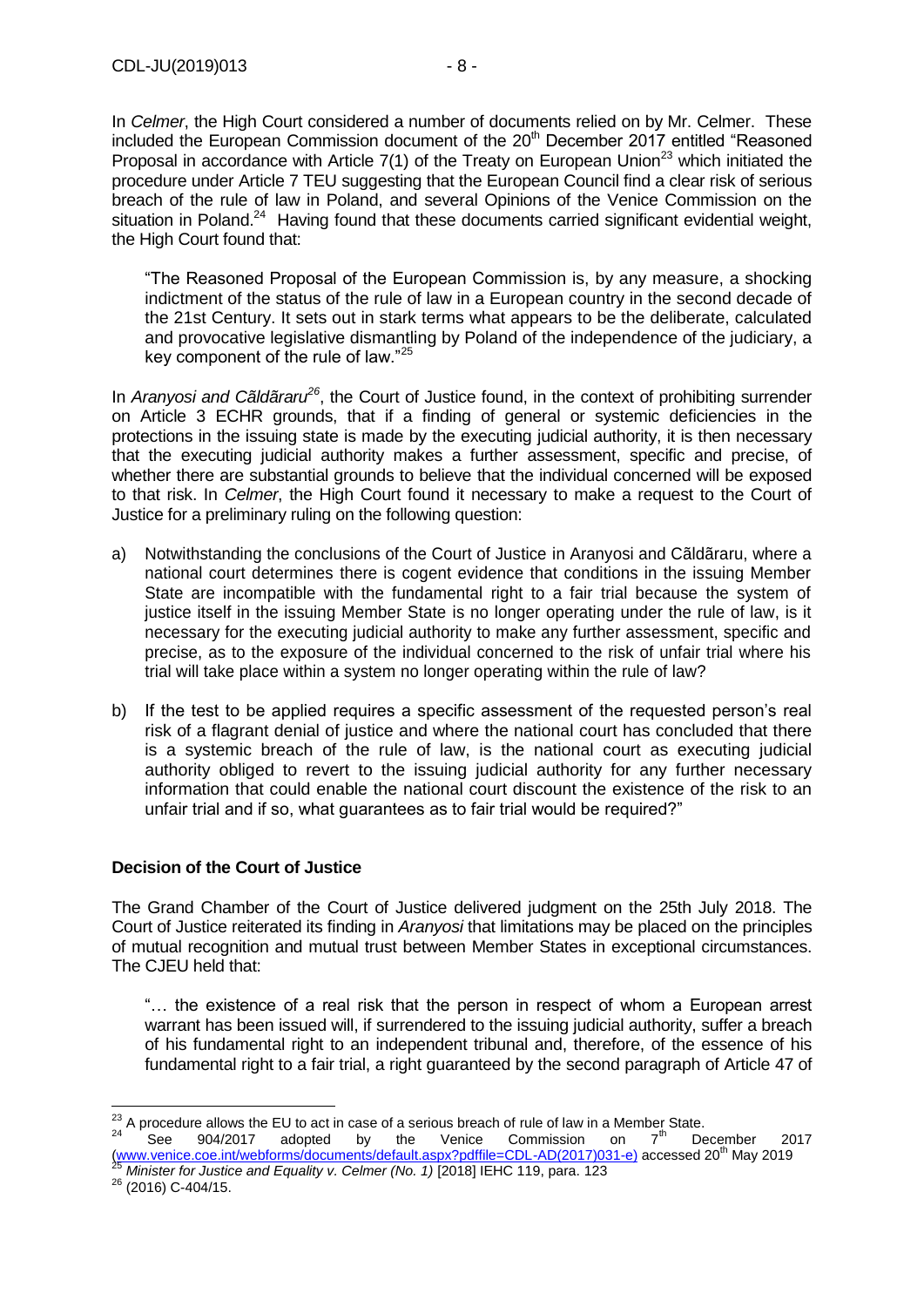the Charter, is capable of permitting the executing judicial authority to refrain, by way of exception, from giving effect to that European arrest warrant, on the basis of Article1(3) of Framework Decision 2002/584."<sup>27</sup>

The Court of Justice stated that the executing judicial authority:

"must, as a first step, assess, on the basis of material that is objective, reliable and properly updated concerning the operation of the system of justice in the issuing Member State… whether there is a real risk connected with a lack of independence of the courts of that Member State on account of systemic or generalised deficiencies there, of the fundament right to a fair trial being breached. Information in a reasoned proposal recently addressed by the Commission to the Council on the basis of Article 7(1) TEU is particularly relevant for the purposes of that assessment."<sup>28</sup>

The Court went on to address the requirements of the principle of judicial independence and concluded that:

"If having regard to [those requirements], the executing judicial authority finds that there is, in the issuing Member State, a real risk of breach of the essence of the fundamental right to a fair trial on account of systemic or generalise deficiencies concerning the judicial of that Member State, such as to compromise the independence of that State's courts, that authority must, as a second step assess specifically and precisely whether , in the particular circumstances of the case there are substantial grounds for believing that, following his surrender to the issuing Member State, the requested person will run that risk."<sup>29</sup>

The CJEU held that "[f]urthermore, the executing judicial authority must, pursuant to Article 15(2) of Framework Decision 2002/584, request from the issuing judicial authority any supplementary information that it considers necessary for assessing whether there is such a risk" and that if the information provided does not lead the executing judicial authority to discount the existence of a real risk that the individual concerned will suffer in the issuing member State a breach of his fundamental right to a fair trial, the executing judicial authority must refrain from giving effect to the EAW relating to him.<sup>30</sup>

## **Final Judgment of the High Court**

When the case returned to the Irish High Court, the judge requested further information from the issuing judicial authorities in Poland and the respondent submitted his own expert report from lawyers in Poland. The Court found, having been addressed on the lack of significant change to position in Poland, having taken into account the Reasoned Proposal as per its judgment of the 12th March 2018 and, having considered the tests in relation to independence of courts as set out in the judgment of the CJEU, concluded on the evidence that "there [was] a real risk connected with a lack of independence of the courts of Poland on account of systemic or generalised deficiencies there, of the fundamental right to a fair trial being breached."<sup>31</sup> and that the deficiencies in the independence of the judiciary will affect the court level before which this respondent will be tried if he is surrendered. $3$ 

However, the High Court concluded that the systemic and generalised deficiencies in the independence of the judiciary in Poland of themselves do not reach the threshold of amounting to a real risk there will be a flagrant denial of this individual's right to a fair trial.

<sup>1</sup>  $27$  (2018) C-216/18 PPU ,para. 43

<sup>28 (2010)</sup> C 216/18 PPU ,para. 61

<sup>29 (2010)</sup> C-216/18 PPU ,para. 68

<sup>30</sup> (2018) C-216/18 PPU ,para. 76-78

<sup>31</sup> *Minister for Justice and Equality v. Celmer (No. 1)* [2018] IEHC 119, para. 93

<sup>&</sup>lt;sup>32</sup> Minister for Justice and Equality v. Celmer (No. 1) [2018] IEHC 119, para. 97